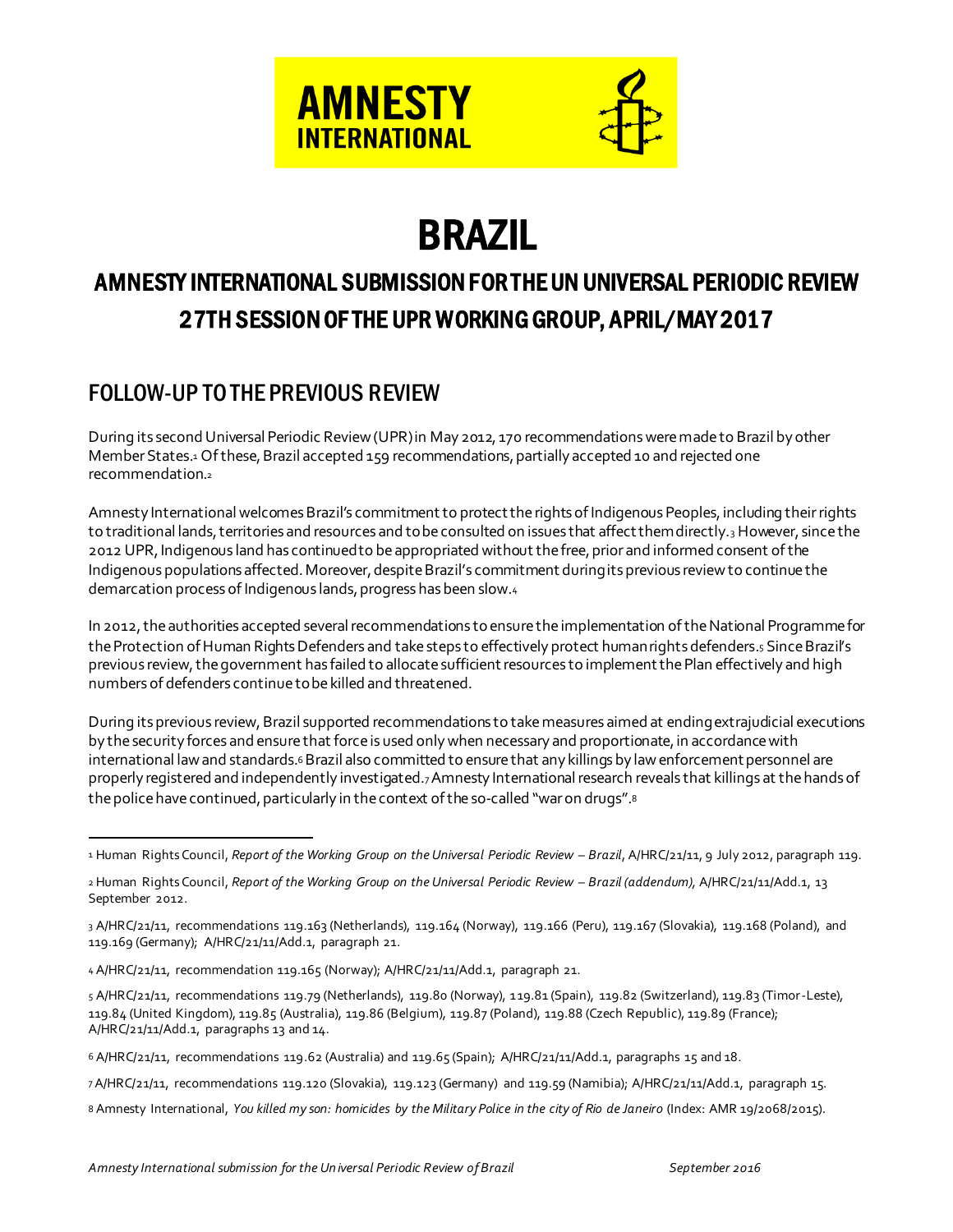Counter-narcotic operations, particularly in *favelas*(urban slums)*,*have been accompanied by the use of force by law enforcement officials and other state agents, which, in many instances, has resulted in unnecessary and excessive use of force and other human rights violations, including extrajudicial executions, threats against favela residents and human rights defenders, unlawful raids, thefts and physical assaults. Law enforcement has adopted militarized techniques, including through training and equipment, and the armed forces have on some occasions undertaken tasks related to public safety.The lack of regulation and inappropriate use of heavy weapons (such as rifles) and armoured vehicles in densely populated urban areas haveincreased the risk to residents, particularly in poor marginalized neighbourhoods and *favelas*.

Extrajudicial executions, carried out by both civil and military police during counter-narcotic operations in *favelas* and other marginalized neighbourhoods, are rarely investigated and most go unpunished. In many cases, the authorities register these deaths as "killing resulting from police intervention" or "resistance followed by death", terms used to justify the use of unnecessary or excessive force. The vast majority of the victims receive no form of reparation.

In the 2012 review, Brazil supported recommendations to guarantee the independence and autonomy of the national preventive mechanism in line with its obligations under the Optional Protocol to the UNConvention against Torture and Other Cruel, Inhuman orDegrading Treatment or Punishment.9Brazil's national preventive mechanism, the National System to Fight and Prevent Torture, was created by law in 2013; however, it does not comply with international standards in terms of its independence. Brazil further committed to take measures to combat and prevent torture and other ill-treatment, including by holding perpetrators to account.10However, torture and violence remain endemic in Brazil's prisons as do severe overcrowding and degrading conditions.

# THE NATIONAL HUMAN RIGHTS FRAMEWORK

#### **Human rights defenders**

Despite the establishment of a National Programme forthe Protection of Human Rights Defenders in 2004,<sup>11</sup> shortcomings in its implementation and a lack of resources have meant that high numbers of human rights defenders continue to be killed or threatened (often by gunmen hired by landlords) in the context conflicts over land and natural resources.In July 2016,the suspension of several agreements between governments at federal and state levels to implement the Programme and cuts in spending under the Programme have further undermined its effectiveness. The Programme has been established by decree only, and lacks further legal support.

The Federal Constitution of 1988 includes clear provisions on safeguarding the right to land, and specifies that rural property can be appropriated by the state based on "social interest for agrarian reform, if the property is not fulfilling its social role".12A National Plan for Agrarian Reform has been in place since 1985; however, this has not been adequately implemented.

#### **Rights of Indigenous Peoples**

l

The 1988 Constitution states that all Indigenous Peoples' lands must be demarcated and titled within a time period of five years, i.e., by 1993.<sup>13</sup> However, the demarcation process has been extremely slow,despitethe fact that the federal

9 A/HRC/21/11, recommendations 119.11(Sweden), 119.12 (United Kingdom), 119.13 (Australia), 119.14 (Denmark); A/HRC/21/11/Add.1 , paragraphs 15 and 16.

10 A/HRC/21/11, recommendations 119.63 (Uzbekistan), 119.64 (Indonesia), 119.66 (Netherlands), 119.68 (Slovenia) and 119.122 (Czech Republic); A/HRC/21/11/Add.1, paragraph 15.

11 http://www.sdh.gov.br/assuntos/combates-as-violacoes/programas/defen sores-dos-direitos-humano s-1

12 Federal Constitution, Chapter I, Article V, Par. XXIII, Chapter III, Articles 184 -191. http://english.tse.jus.br/arquivos/federalconstitution.

13 Indigenous Peoples rights are included in Chapter VIII, Articles 231 – 232 of the Federal Constitution. The five years period for concluding the demarcation is established in Article 67, page 184 http://english.tse.jus.br/arquivos/federal-constitution. Article 231 of the Constitution and Article 67 of the Temporary Constitutional Provisions Act.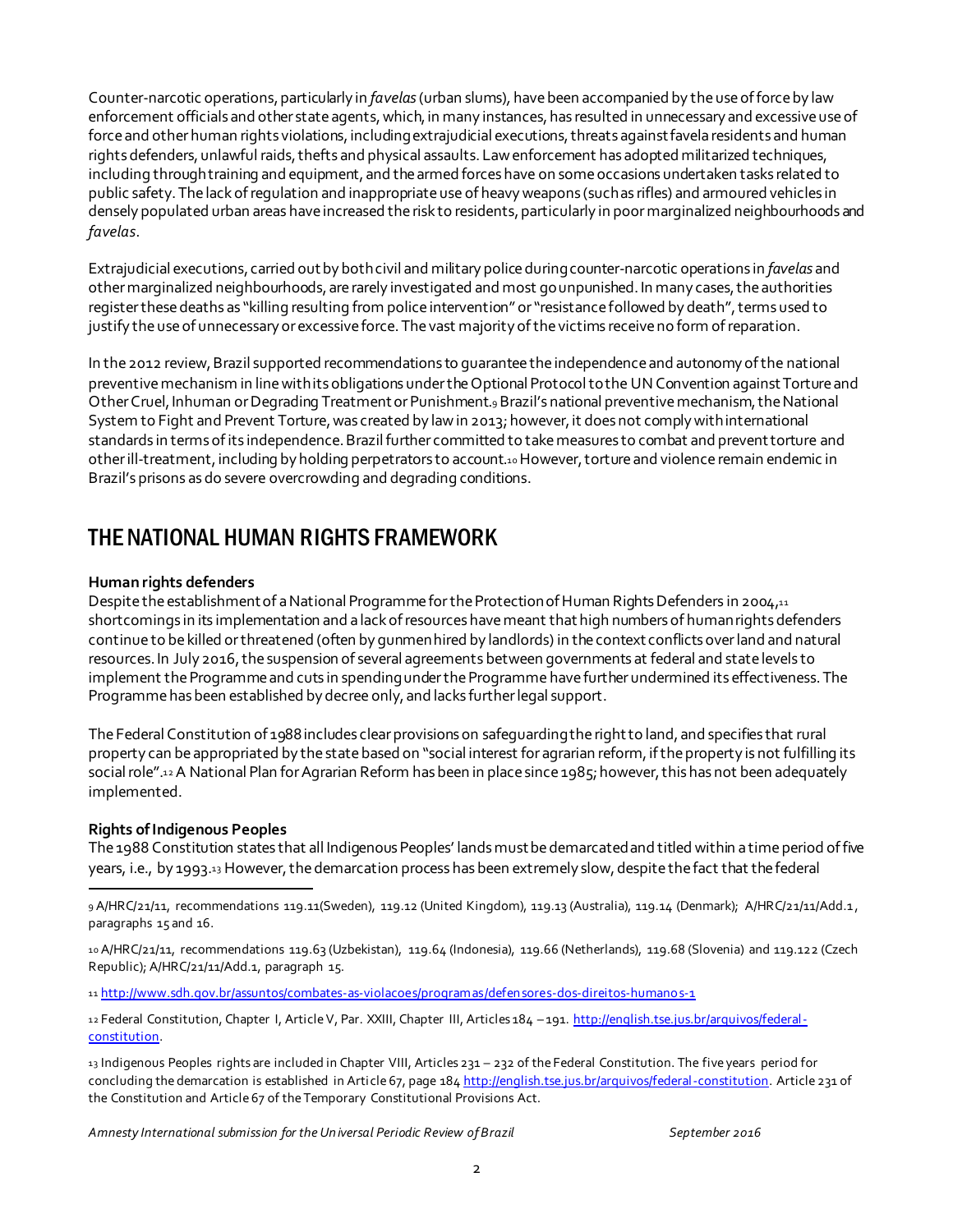government has the legal authority, underthe Constitution, and the financial means to progress the process. Several demarcation processes are pending, and have been blocked by legal challenges, which can stay deadlocked in the courts for years. Others are awaiting approval by the executive, or are still at the stage of technical assessment by FUNAI,<sup>14</sup> which lacks the resources to complete them within the constitutional timeframe. Some have completed the process, but the communities are unable to take possession of the land because the previous owners will not leave.<sup>15</sup>

Attacks against members of Indigenous communities arecommonand those responsible are rarely brought to justice. The identity of the attackers is often not known, but they are usually armed men allegedly hired by land-owners.16

## THE HUMAN RIGHTS SITUATION ON THE GROUND

#### **Unlawful killings by security forces**

Brazil has long had some of the highest numbers of homicides in the world, and records show these numbers continue to increase.<sup>17</sup> In 2014, over 58,000 people were killed in the country, with the national average homicide rate reaching 29 per 100,000 people. Of the 56,000 victims in 2012, 30,000 were aged between 14-29 years old and ofthat group, 77% were black.<sup>18</sup> The Federal Government has yet to establish and implement an effective national plan to reduce homicide in the country.

Over 70% of homicides in Brazil involve the use offirearms; however, there are no plans to reduce or control gun violence in the country.<sup>19</sup> Rather, proposals are under discussion in Congress to revoke the Disarmament Bill, which would make access to firearms more readily available.

Amnesty International's research reveals that police officers are responsible for a significant percentage of killings.In 2015 in the city of Rio de Janeiro, the police were responsible for one in every five killings<sup>20</sup> and in São Paulo, one in every four.<sub>21</sub> Between 2006 and 2015, over 8,000 cases of killings by on-duty police officers were registered in the state of Rio de Janeiro. The majority of the victims killed during police operations in Rio de Janeiro are young black men. According to data from the Institute of Public Security, out of 1,275 registered killings by on-duty police officers, between 2010 and 2013 in the city of Rio de Janeiro, 99.5% of victims were men, 79% were black and 75% were aged between 15 and 29.

Police forces have often justified excessive use of force and extrajudicial executions as acts of self-defencein response to high levels of violent crime. Most of these killings are registered as "acts of resistance" or "resistance followed by death", and accordingly few are effectively and independently investigated or brought to justice.

Amnesty International's research indicates that registering cases as "homicides resulting from police intervention" often

j

15 Interview with Flavio Máchado, CIMI; Report of the Special Rapporteur on the rights of indigenous peoples on her mission to Brazil, A/HRC/33/42/Add.1, 8 August 2016, pp7-8

16 Report of the Special Rapporteur on the rights of indigenous peoples on her mission to Brazil, A/HRC/33/42/Add.1, 8 August 2016, pp6-7; Amnesty International Urgent Actions: Indigenous Group in Critical Situation, 10 September 2010; Indigenous People threatened in Brazil, 23 September 2013; Indigenous Teacher missing in Brazil, 13 November 2009; Indigenous Leader Killed, 21 November 2011

17 "Violence map" monitors lethal violence every year in Brazil using information from DATASUS, the national health system datab ase http://www.mapadaviolencia.org.br/

18 "Violence map" http://www.mapadaviolencia.org.br/

19 "Violence map" http://www.mapadaviolencia.org.br/

20 Institute of Public Security, Public Security Secretary of Rio de Janeiro

21 http://g1.globo.com/sao-paulo/noticia/2016/04/uma-em-cada-4-pessoas-assassinadas-em-sp-foi-morta-pela-policia.html

<sup>14</sup>National Indian Foundation (Fundação Nacional do Indio)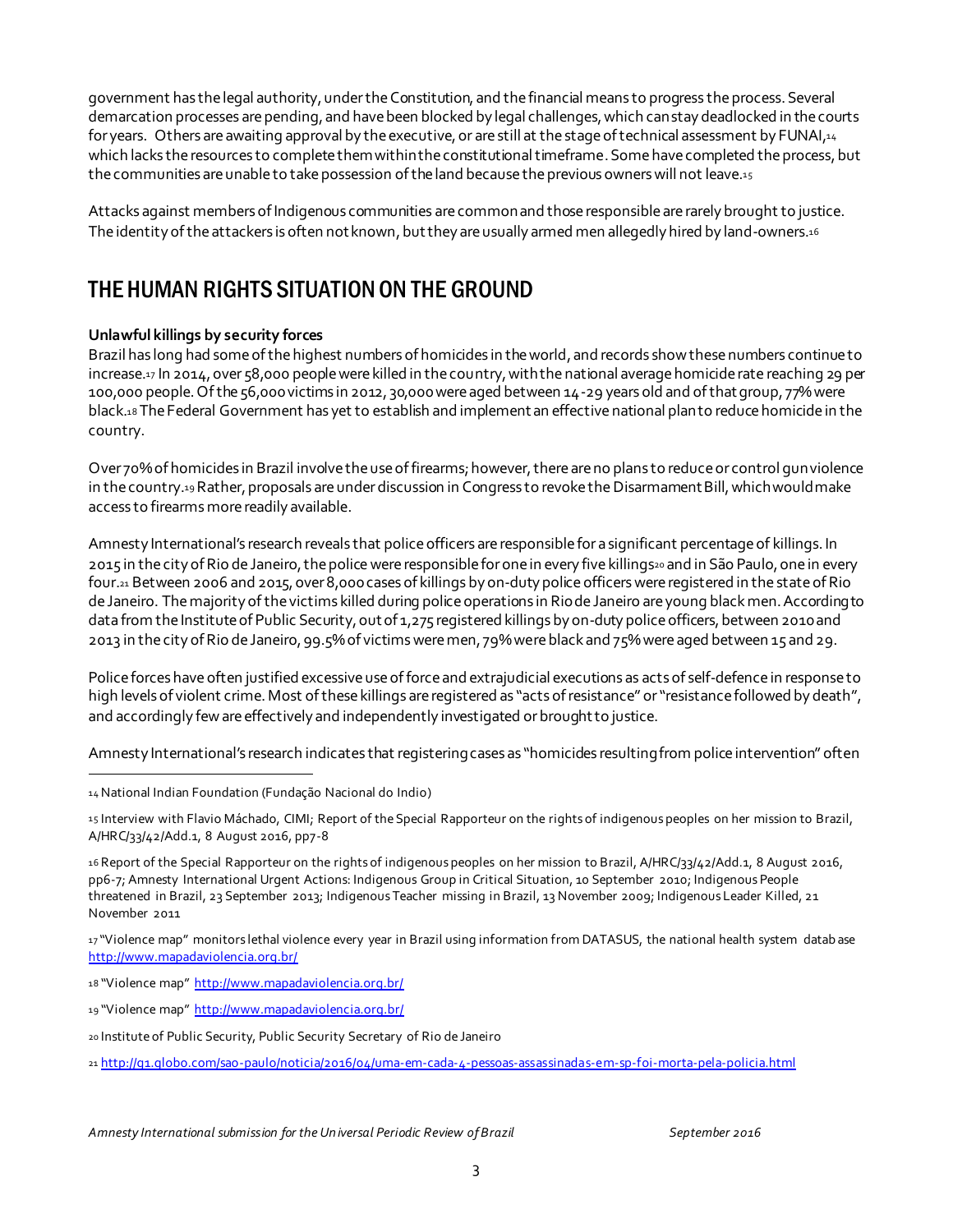covers up extrajudicial executions by the police.**<sup>22</sup>** The so-called "war on drugs", intended to curb the illicit drug trade, particularly in *favelas*, and the lack of regulation ofthe use of heavy weapons and armoured vehicles in densely populated urban areas, increase the risks to the local population.

Amnesty International's review ofthe status of 220 investigations initiated by the civil police in 2011 of cases of police killings in the city of Rio de Janeiro, revealed that by July 2015 only one of these investigations had led to a police officer being charged. As of April 2015, 183 of the 220 investigations were still ongoing.<sup>23</sup> The lack of adequate investigation, prosecution and conviction of police perpetrators of killings risks sending a message that these crimes are tolerated by the authorities, which can further fuel thecycle of violence.

Currently, a law is pending before the Brazilian Congress aimingto reduceextrajudicial executions by the police and increase external oversight and accountability for unnecessary and excessive use of force by the police.<sup>24</sup>

#### **Torture andother ill-treatment, prison conditions and the juvenile justice system**

Amnesty International continues to receive reports of torture and other ill-treatment at the time of arrest, during interrogation at police stations and in detentioncentres and prisons in several states in Brazil.

Brazil's National System to Fight and Prevent Torture was established in law in 2013;25 however, it has yet to be fully implemented. Although the System does not fully comply with international standards with regard to its independence, it represents an important step towards fulfilling Brazil's obligations under the Optional Protocol to the UN Convention against Torture and Other Cruel, Inhuman or Degrading Treatment or Punishment.<sup>26</sup> In March 2015, 11 expert members of the National Mechanism to Prevent and Fight Torture were nominated by the President. The group, which is mandated to visit and inspect places of where persons are deprived of their liberty,is part of the National System to Prevent and Fight Torture.

Severe overcrowding, degrading conditions, torture and violence remain endemic in Brazil's prisons. In Pedrinhas prison, in the northern state of Maranhão,60 detainees were killed by other detainees in 2013, and at least 18 were killed in the prison between January and October 2014.<sup>27</sup>

Brazil has one of the highest number of prisoners worldwide, with over 620,000 people in prison in December 2014. 28 In light of current efforts to curb the illicit drug trade by, among other things, increasing the terms of imprisonment for several drug-related offences, it is likely that this number will continue to increase. Overcrowding, degrading conditions, torture and violence are also prevalent in juveniledetention centres.

#### **Freedom of expression and peaceful assembly**

l

Amnesty International remains concerned at the lack of clear protocols and training, including specific guidance on the use of force and "less lethal" weapons, in relation to policing of peaceful assemblies. The police often responds to peaceful protests in a violent and abusive manner. Military police units often disperse protests using unnecessary and excessive force, including with so-called "less lethal weapons", including tear gas, stun grenades and rubber bullets. Amnesty International has identified this pattern of abuse in different states in Brazil and on different occasions. **<sup>29</sup>**

23 Amnesty International, *You killed my son: homicides by the Military Police in the city of Rio de Janeiro* (Index: AMR 19/2068/2015).

26 Brazil ratified the Optional Protocol to the Convention against Torture and Other Cruel, Inhuman or Degrading Treatment or Punishment in 2007.

27Amnesty International, *Amnesty International Report 2014/15 - Brazil*, 25 February 2015,

28 Ministry of Justice http://www.justica.gov.br/noticias/populacao-carceraria-brasileira-chega-a-mais-de-622-mil-detentos

29 Amnesty International, *""They use a strategy of fear": protecting the right to protest in Brazil"*(Index: AMR 19/005/2014).

*Amnesty International submission for the Un iversal Periodic Review of Brazil September 2016*

<sup>22</sup> Amnesty International, *You killed my son: homicides by the Military Police in the city of Rio de Janeiro* (Index: AMR 19/2068/2015).

<sup>24</sup> Law proposal PL4471/2012 sets out measures to ensure a thorough and independent investigation of all cases of on-duty police killings.

<sup>25</sup> Law 12.847 from 2 August 2013 http://www.planalto.gov.br/ccivil\_03/\_Ato2011-2014/2013/Lei/L12847.htm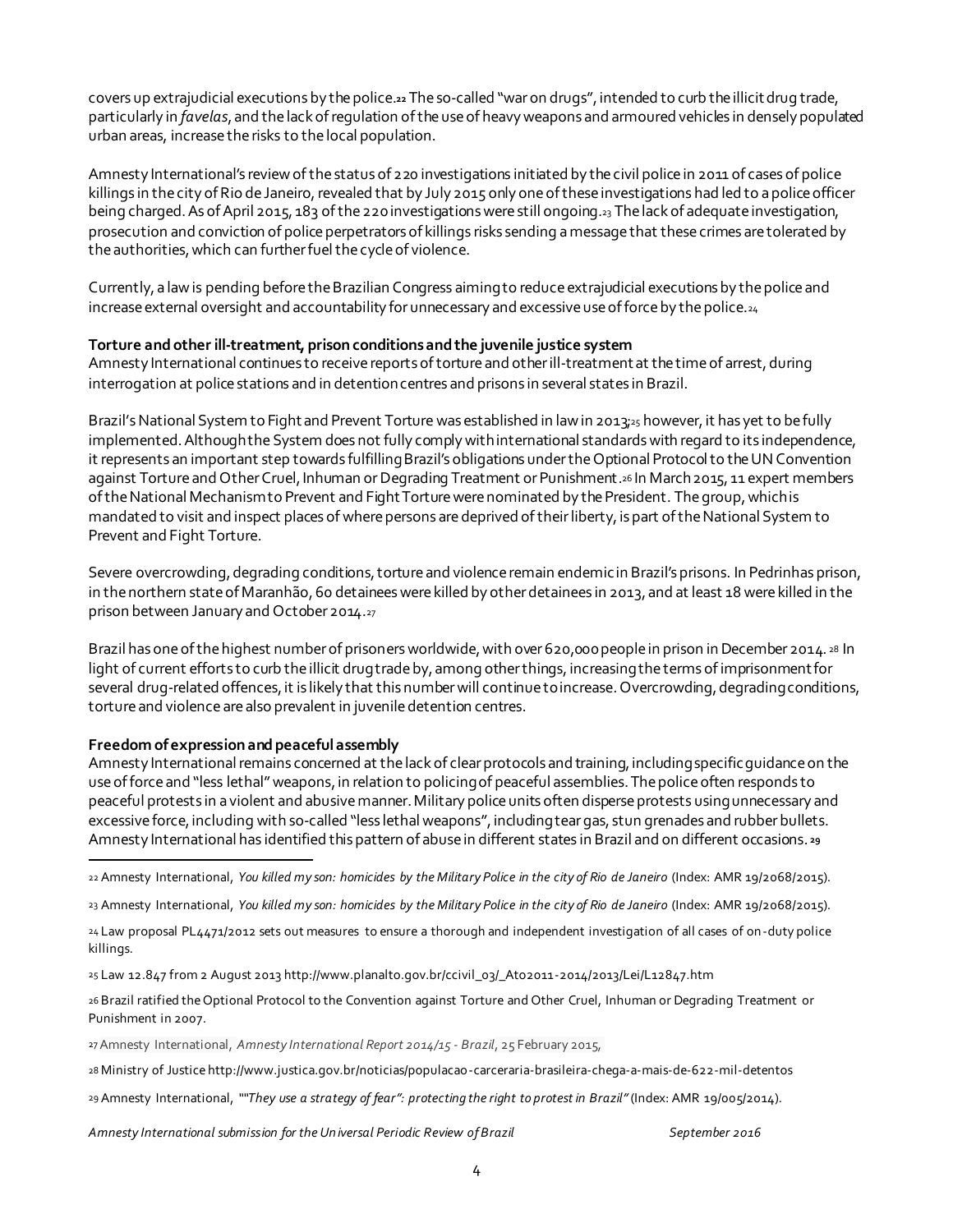Dozens of peaceful protesters have been charged under The Law on Criminal Organisations<sub>30</sub> and the National Security Law.31

In 2013, hundreds of thousands of people protested in the streets against increases in public transportation fares and demanding better education and health services, in different cities. The police frequently responded with unnecessary and excessive use of force. Hundreds were injured, including a photographer who lost an eye after being hit by a rubber bullet.32Hundreds more were indiscriminately rounded up and detained, in some cases under laws targeting organized crime,<sup>33</sup> without any indication that they havebeen involved in criminal activity.

In the weeks leading up to, and during, the 2014 World Cup, protests against the negative impact of the World Cupand high expenditures and demands for better services took place in the host cities. The police responded with unnecessary and excessive use of force, including the misuse of "less lethal weapons" and some peaceful protesters were arbitrarily detained. <sup>34</sup>

Similarly, in 2016, in the lead up to, and during, the Olympic Games, Amnesty International documented the use of unnecessary and excessive force by the security forces in Rio de Janeiro and other cities to repress largely peaceful protests and demonstrations denouncing the negative impact of the Olympic Games and demanding better health and education services.<sup>35</sup>

#### **Human rights defenders and Indigenous Peoples**

Landowners controlling large quantities of land<sup>36</sup> have become major players in determining the distribution of public resources and, as a result, a significant amount of the national budget is invested in policies and programmes that benefit so-called "agri-business".<sup>37</sup> In addition, landowners have formed a powerful lobby (the so-called "ruralist"lobby)which wields huge influence in the political system to put pressure on the Parliament, including by financing the election of Executive and Legislative representatives and, through them, influencing laws that benefit the "agri-business".<sup>38</sup>

l

33 Law 12.850 http://www.planalto.gov.br/ccivil\_03/\_ato2011-201 and Law 7170 http://www.planalto.gov.br/ccivil\_03/leis/l7170.htm

34 Amnesty International "Final overview: protests during the World Cup 2014" (AMR 19/008/2014)

35 Amnesty International, *"A legacy of violence: killings by police and repression of protests at Rio 2016 Olympics"* (Index: AMR 19/4780/2016).

36 According to the NGO Articulação Xingu Araguaia, large-scale land-owners (*fazendeiros*) own an estimated average of 740 hectares per person in Brazil, or 37% of the country's land mass; *As 10 mentiras mais contadas sobre os indígenas* (The ten lies most often told about Indigenous Peoples), 2 December 2014, available at http://www.axa.org.br/reportagem/as-10-mentiras-mais-contadas-sobreos-indigenas)

37An industry that controls large portions of land in Brazil, going back to the donation of land in colonial times and to the modern financial investments on land market and agricultural production.

38 For example, the proposed PEC 215 bill would shift ratification of demarcation of Indigenous lands from FUNAI – an autonomous body set up by government to protect the interests of Indigenous Peoples - to Congress. This would almost certainly lead to even further delays in titling of lands, as the *ruralista* lobby is strongly represented in Congress (REDD Monitor, *Não a PEC 215! Proposed change to Brazil's constitution would leave indigenous peoples "in the hands of the multinational corporations"*, July 2015, http://www.redd-monitor.org/2015/07/15/nao-a-pec-215-proposed-change-to-brazils-constitution-would-leave-indigenous-peoplesin-the-hands-of-the-multinational-corporations/)

<sup>30</sup> Law 12.850 http://www.planalto.gov.br/ccivil\_03/\_ato2011-201

<sup>31</sup> Law 7170 http://www.planalto.gov.br/ccivil\_03/leis/l7170.htm

<sup>32</sup> Sergio Silva, photographer, lost his left eye after being shot at by the military police in a protest in São Paulo in 2013. The case is documented in Amnesty International report, *""They use a strategy of fear": protecting the right to protest in Brazil"* (Index: AMR 19/005/2014).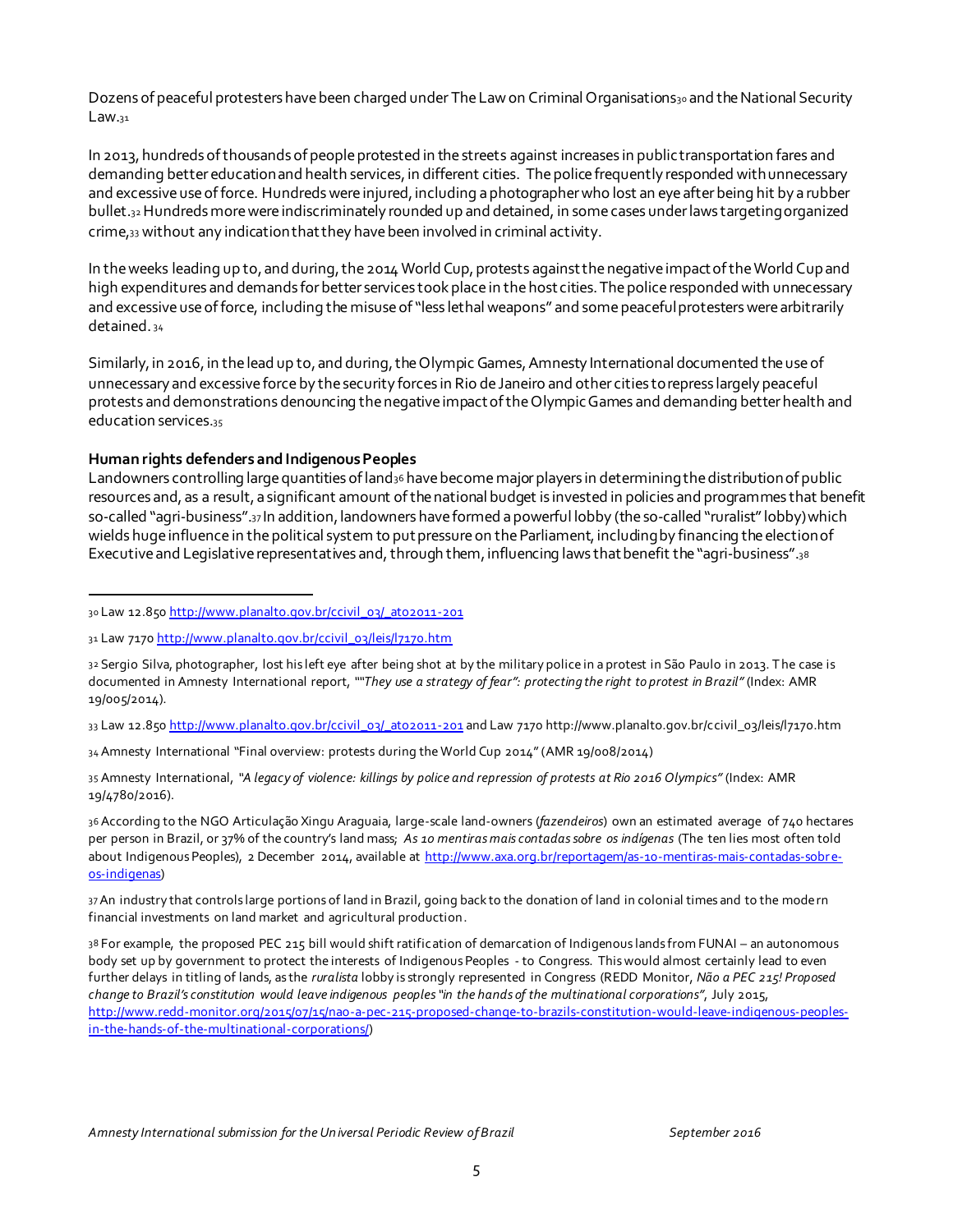Conflicts over land and natural resources lead to the murder of dozens of human rights defenders every year in Brazil, and death threats and attacks against rural communities and their leaderships by landowners.<sup>39</sup> Killings, threats and attacks against human rights defenders are rarely investigated and the perpetrators go largely unpunished, in a climate of impunity.<sup>40</sup>

## RECOMMENDATIONS FOR ACTION BY THE STATE UNDER REVIEW

#### **Amnesty International calls on the government of Brazilto:**

#### *Extrajudicial executions by security forces*

- Implement a plan, with concrete goals and milestones, to reduce homicides in the country, especially among black youth, and reduce gun violence and extra-judicial executions by the security forces;
- Repeal any proposals to revoke the "Disarmament Bill", Law 10.826 from December 2003;
- Carry out thorough, independent and impartial investigations into all homicides, including those that can be attributed to police forces, and bring the perpetrators to justice;
- **Approve proposed law PL 4471/2012, aimed at ending extra-judicial executions by the police and establishing** effective oversight and accountability mechanisms to curb theunnecessary and excessive use of force by the security forces;
- Incorporate into national law international principles and standards on the use of force in law enforcement, particularly those set out in the United Nations Code of Conduct for Law Enforcement Officials and in the United Nations Basic Principles on the Use of Force and Firearms by Law Enforcement Officials;
- Ensure that the military police adopts and makes public –operational protocols for the use of force and firearms that comply with international lawand standards, and give regular training to officers in the use of these protocols.

#### *Torture and other ill-treatment, prison conditions and the juvenile justice system*

- Implement the recommendations made by the UN Special Rapporteur on Torture and the recommendations by the Subcommittee on the Prevention of Torture, following their visits to Brazil in 2015;
- Fully implement the National System to Fight and Prevent Torture and guarantee its independencein accordance with OPCAT, and implement the recommendations made by the National Mechanism to Fight and Prevent Torture;
- Reject the proposed constitutional amendment PEC 171 which seeks to lower the age at which children can be tried as adults from 18 to 16 years.

#### *Freedom of expression and peaceful assembly*

l

- **Part Act is controlled to introduction of any new laws that criminalize peaceful protest or violate the rights to freedom of** expression and peaceful assembly;
- Put in place clear and effective public accountability mechanisms to investigate allegations of human rights violations by all security forces responsible for policing public protests, and ensure that those responsible for human rights violations are subject to disciplinary and criminal proceedings;

<sup>39</sup> In 2015, the Pastoral Land Commission registered 50 murders, 144 threats and 59 attempted murders related to agrarian conflicts. CPT, *Conflitos no Campo Brasil 2015*, available at: http://www.cptnacional.org.br/index.php/component/jdownloads/send/41-conflitosno-campo-brasil-publicacao/14019-conflitos-no-campo-brasil-2015

<sup>40</sup> Referring to attacks on Indigenous persons, the UN Special Rapporteur on the rights of Indigenous Peoples noted that "In most cases, impunity allows violent practices by private security forces, armed mercenaries and State forces to continue unabated", Report of the Special Rapporteur, op. cit., p7.